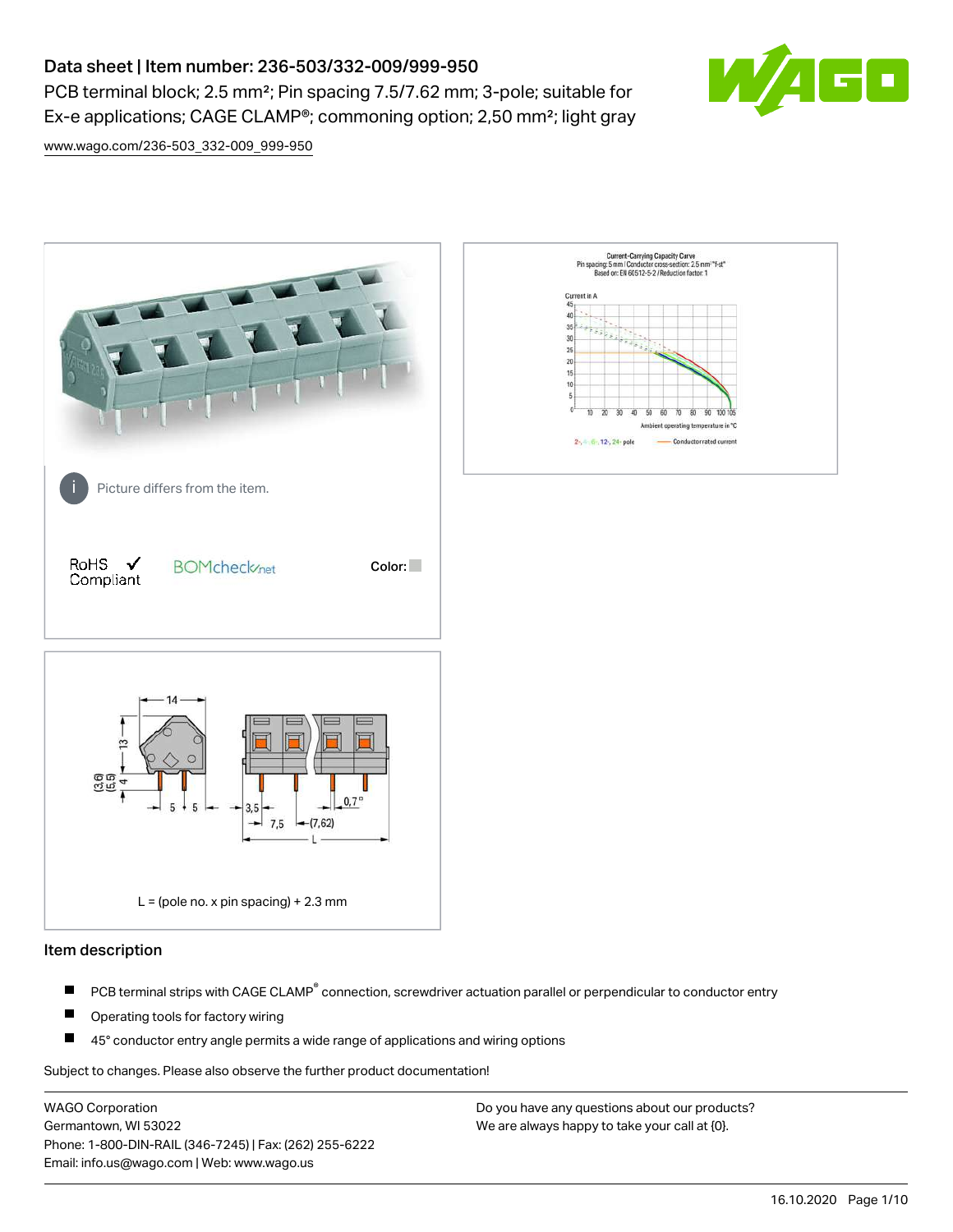![](_page_1_Picture_1.jpeg)

Set to metric or inch pin spacing by compressing PCB terminal strips or pulling them apart

# Data

Electrical data

#### Ex information

| Ratings per                | ATEX: PTB 06 ATEX 1061 U / IECEx: PTB 06.0042 U |  |
|----------------------------|-------------------------------------------------|--|
| Rated voltage EN (Ex e II) | 275 V                                           |  |
| Rated current (Ex e II)    | 16 A                                            |  |

#### Connection data

| Connection technology                             | CAGE CLAMP®                            |
|---------------------------------------------------|----------------------------------------|
| Actuation type                                    | Operating tool                         |
| Solid conductor                                   | $0.082.5$ mm <sup>2</sup> / 28  12 AWG |
| Fine-stranded conductor                           | $0.082.5$ mm <sup>2</sup> / 28  12 AWG |
| Fine-stranded conductor; with insulated ferrule   | $0.251.5$ mm <sup>2</sup>              |
| Fine-stranded conductor; with uninsulated ferrule | $0.251.5$ mm <sup>2</sup>              |
| Strip length                                      | $56$ mm / 0.2  0.24 inch               |
| Conductor connection direction to PCB             | 45°                                    |
| Pole No.                                          | 3                                      |
| Total number of connection points                 | 3                                      |
| Total number of potentials                        | 3                                      |
| Number of connection types                        |                                        |
| Number of levels                                  | 1                                      |
| Note (conductor cross-section)                    | 12 AWG: THHN, THWN                     |

## Physical data

| Pin spacing                          | 7.5/7.62 mm / 0.295/0.3 inch |
|--------------------------------------|------------------------------|
| Width                                | 24.8 mm / 0.976 inch         |
| Height                               | 18.5 mm / 0.728 inch         |
| Height from the surface              | 13 mm / 0.512 inch           |
| Depth                                | 14 mm / 0.551 inch           |
| Solder pin length                    | $5.5 \,\mathrm{mm}$          |
| Solder pin dimensions                | $0.7 \times 0.7$ mm          |
| Drilled hole diameter with tolerance | 1 1 $(+0.1)$ mm              |

Subject to changes. Please also observe the further product documentation!

| <b>WAGO Corporation</b>                                | Do you have any questions about our products? |
|--------------------------------------------------------|-----------------------------------------------|
| Germantown, WI 53022                                   | We are always happy to take your call at {0}. |
| Phone: 1-800-DIN-RAIL (346-7245)   Fax: (262) 255-6222 |                                               |
| Email: info.us@wago.com   Web: www.wago.us             |                                               |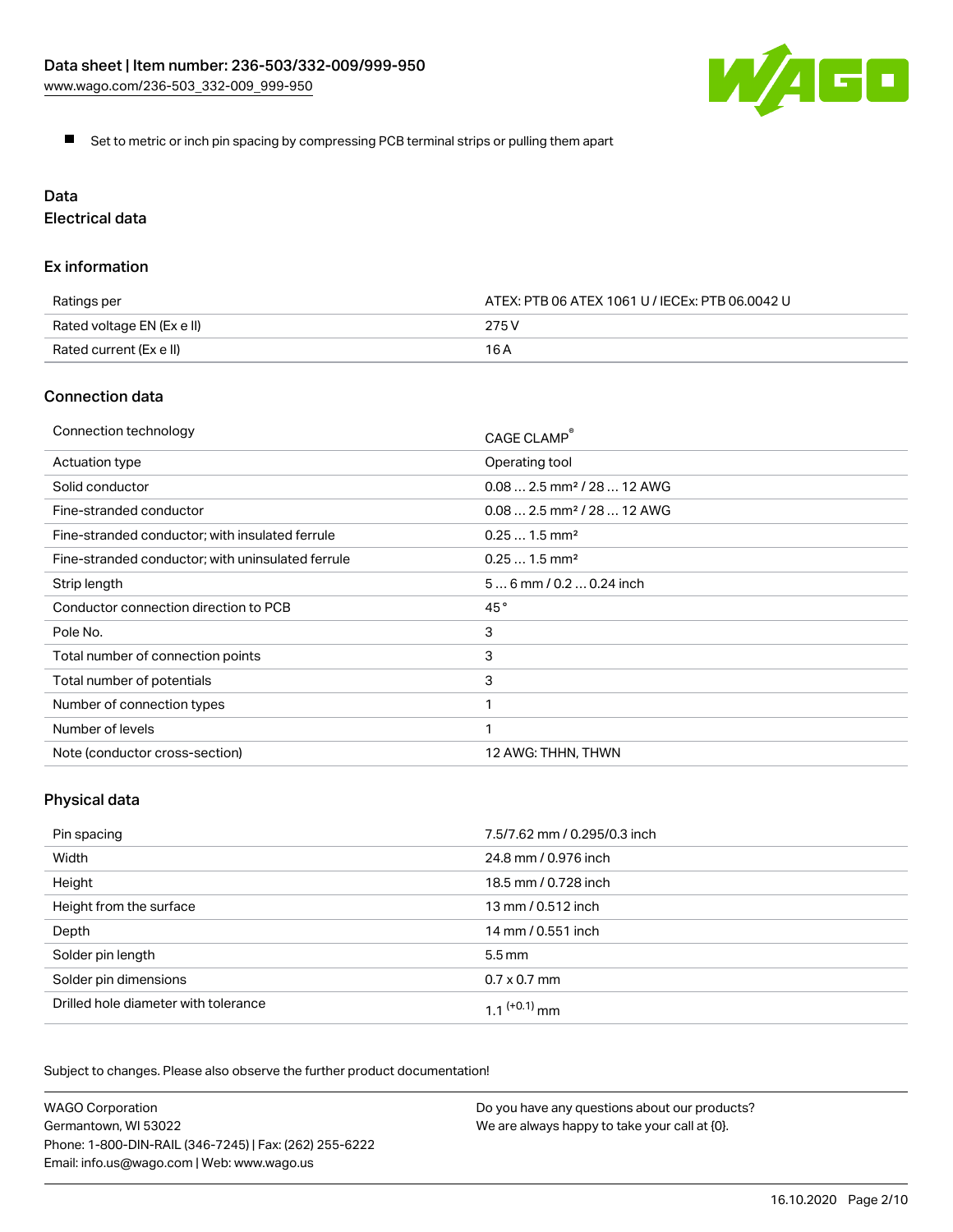![](_page_2_Picture_1.jpeg)

## PCB contact

| PCB contact                         | <b>THT</b>                               |
|-------------------------------------|------------------------------------------|
| Solder pin arrangement              | over the entire terminal strip (in-line) |
| Number of solder pins per potential |                                          |

#### Material Data

| Color                       | light gray                            |
|-----------------------------|---------------------------------------|
| Material group              |                                       |
| Insulation material         | Polyamide (PA66)                      |
| Flammability class per UL94 | V <sub>0</sub>                        |
| Clamping spring material    | Chrome nickel spring steel (CrNi)     |
| Contact material            | Electrolytic copper $(E_{\text{Cu}})$ |
| Contact plating             | tin-plated                            |
| Fire load                   | 0.058 MJ                              |
| Weight                      | 3.4 <sub>g</sub>                      |

#### Environmental Requirements

| Limit temperature range | $. +105 °C$<br>-60 |
|-------------------------|--------------------|
|-------------------------|--------------------|

## Commercial data

| Product Group         | 4 (Printed Circuit) |
|-----------------------|---------------------|
| Packaging type        | <b>BOX</b>          |
| Country of origin     | CН                  |
| <b>GTIN</b>           | 4017332630733       |
| Customs tariff number | 85369010000         |

## Approvals / Certificates

#### Ex-Approvals

| Logo      | Approval                                                   | <b>Additional Approval Text</b> | Certificate<br>name                                           |
|-----------|------------------------------------------------------------|---------------------------------|---------------------------------------------------------------|
| $\ddot{}$ | <b>ATEx</b><br>Physikalisch Technische Bundesanstalt (PTB) | EN 60079                        | PTB 06<br>Atex 1061<br>U(II 2 G Ex<br>ell bzw. I<br>M2 Ex el) |
|           | <b>IECEX</b><br>Physikalisch Technische Bundesanstalt      | IEC 60079                       | <b>IECEX PTB</b><br>06.0042U                                  |

Subject to changes. Please also observe the further product documentation!

WAGO Corporation Germantown, WI 53022 Phone: 1-800-DIN-RAIL (346-7245) | Fax: (262) 255-6222 Email: info.us@wago.com | Web: www.wago.us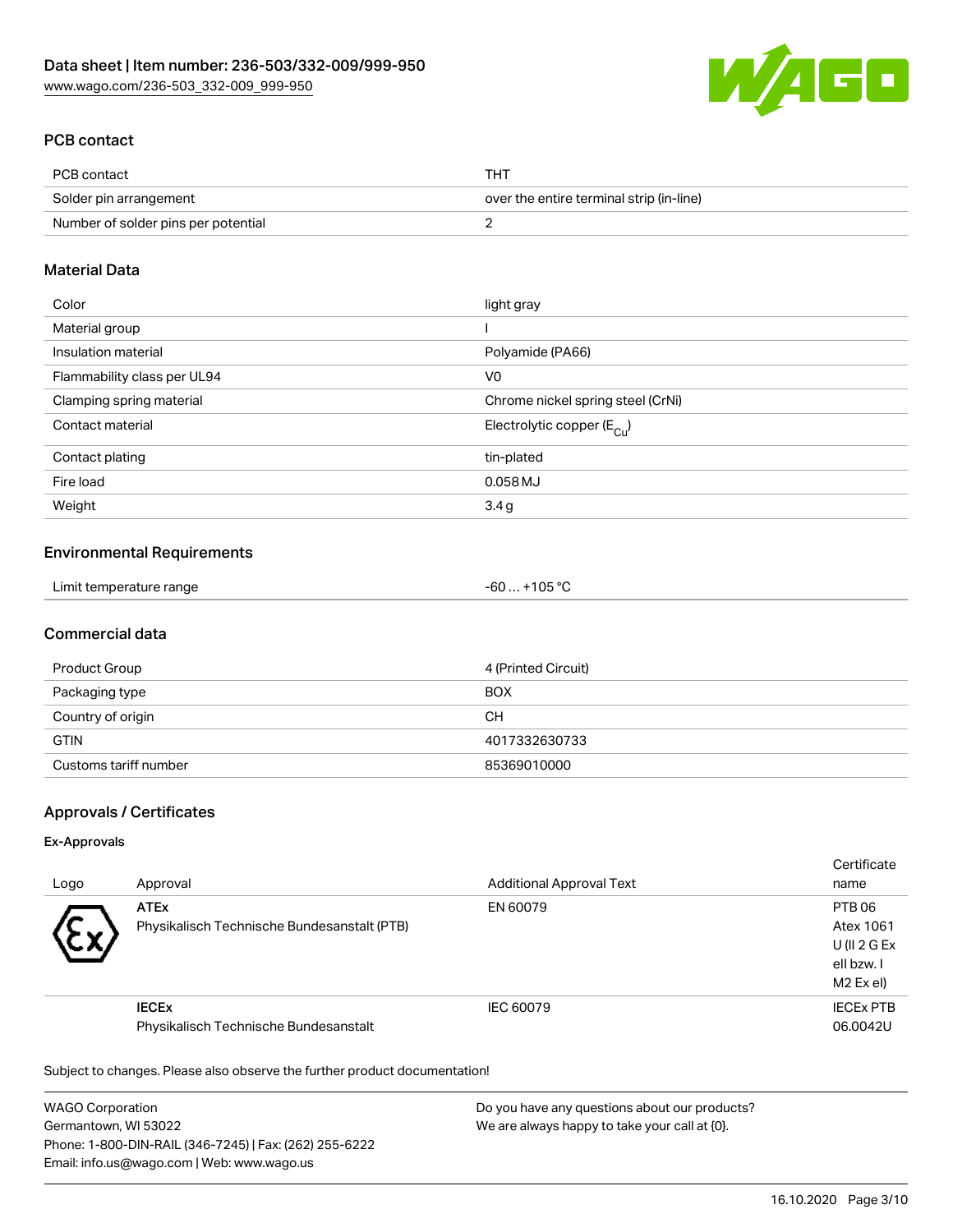![](_page_3_Picture_1.jpeg)

# **IECEx**

Counterpart

## Compatible products

|         | Marking accessories                                                                                                                                                                |                                  |  |
|---------|------------------------------------------------------------------------------------------------------------------------------------------------------------------------------------|----------------------------------|--|
|         | Item no.: 210-332/750-020<br>Marking strips; as a DIN A4 sheet; MARKED; 1-20 (80x); Height of marker strip: 3 mm; Strip length 182<br>mm; Horizontal marking; Self-adhesive; white | www.wago.com/210-332<br>/750-020 |  |
|         | Item no.: 210-332/762-020<br>Marking strips; as a DIN A4 sheet; MARKED; 1-20 (80x); Height of marker strip: 3 mm; Strip length 182<br>mm; Horizontal marking; Self-adhesive; white | www.wago.com/210-332<br>/762-020 |  |
| check   |                                                                                                                                                                                    |                                  |  |
|         | Item no.: 231-125<br>Testing plug module with contact stud; Pin spacing 7.62 mm / 0.3 in; 2,50 mm <sup>2</sup> ; orange                                                            | www.wago.com/231-125             |  |
|         | Item no.: 231-161<br>Testing plug module with contact stud; for 236 Series; Pin spacing 7.5 mm / 0.295 in; gray                                                                    | www.wago.com/231-161             |  |
| tools   |                                                                                                                                                                                    |                                  |  |
|         | Item no.: 210-657<br>Operating tool; Blade: 3.5 x 0.5 mm; with a partially insulated shaft; short; multicoloured                                                                   | www.wago.com/210-657             |  |
|         | Item no.: 210-658<br>Operating tool; Blade: 3.5 x 0.5 mm; with a partially insulated shaft; angled; short; multicoloured                                                           | www.wago.com/210-658             |  |
|         | Item no.: 210-720<br>Operating tool; Blade: 3.5 x 0.5 mm; with a partially insulated shaft; multicoloured                                                                          | www.wago.com/210-720             |  |
|         | Item no.: 236-332<br>Operating tool; natural                                                                                                                                       | www.wago.com/236-332             |  |
|         | Item no.: 236-335<br>Operating tool; gray                                                                                                                                          | www.wago.com/236-335             |  |
| ferrule |                                                                                                                                                                                    |                                  |  |
|         | Item no.: 216-101<br>Ferrule; Sleeve for 0.5 mm <sup>2</sup> / AWG 22; uninsulated; electro-tin plated; silver-colored                                                             | www.wago.com/216-101             |  |

Subject to changes. Please also observe the further product documentation!

WAGO Corporation Germantown, WI 53022 Phone: 1-800-DIN-RAIL (346-7245) | Fax: (262) 255-6222 Email: info.us@wago.com | Web: www.wago.us Do you have any questions about our products? We are always happy to take your call at {0}.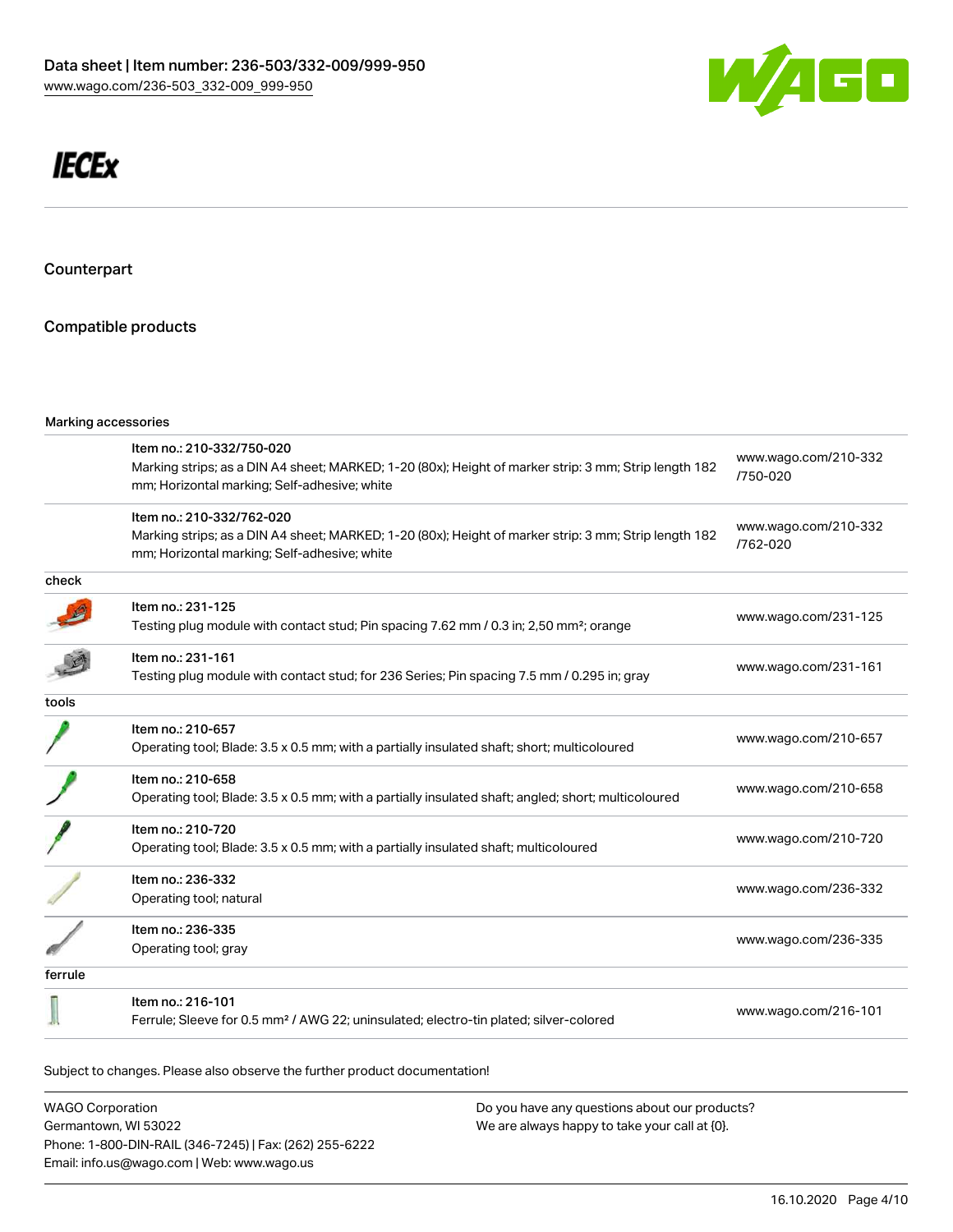#### Data sheet | Item number: 236-503/332-009/999-950

[www.wago.com/236-503\\_332-009\\_999-950](http://www.wago.com/236-503_332-009_999-950)

![](_page_4_Picture_2.jpeg)

| Item no.: 216-102<br>Ferrule; Sleeve for 0.75 mm <sup>2</sup> / AWG 20; uninsulated; electro-tin plated; silver-colored                                                                           | www.wago.com/216-102 |
|---------------------------------------------------------------------------------------------------------------------------------------------------------------------------------------------------|----------------------|
| Item no.: 216-103<br>Ferrule; Sleeve for 1 mm <sup>2</sup> / AWG 18; uninsulated; electro-tin plated                                                                                              | www.wago.com/216-103 |
| Item no.: 216-104<br>Ferrule; Sleeve for 1.5 mm <sup>2</sup> / AWG 16; uninsulated; electro-tin plated; silver-colored                                                                            | www.wago.com/216-104 |
| Item no.: 216-121<br>Ferrule; Sleeve for 0.5 mm <sup>2</sup> / AWG 22; uninsulated; electro-tin plated; silver-colored                                                                            | www.wago.com/216-121 |
| Item no.: 216-122<br>Ferrule; Sleeve for 0.75 mm <sup>2</sup> / AWG 20; uninsulated; electro-tin plated; silver-colored                                                                           | www.wago.com/216-122 |
| Item no.: 216-123<br>Ferrule; Sleeve for 1 mm <sup>2</sup> / AWG 18; uninsulated; electro-tin plated; silver-colored                                                                              | www.wago.com/216-123 |
| Item no.: 216-124<br>Ferrule; Sleeve for 1.5 mm <sup>2</sup> / AWG 16; uninsulated; electro-tin plated                                                                                            | www.wago.com/216-124 |
| Item no.: 216-131<br>Ferrule; Sleeve for 0.25 mm <sup>2</sup> / AWG 24; uninsulated; electro-tin plated; silver-colored                                                                           | www.wago.com/216-131 |
| Item no.: 216-132<br>Ferrule; Sleeve for 0.34 mm <sup>2</sup> / AWG 24; uninsulated; electro-tin plated                                                                                           | www.wago.com/216-132 |
| Item no.: 216-141<br>Ferrule; Sleeve for 0.5 mm <sup>2</sup> / 20 AWG; uninsulated; electro-tin plated; electrolytic copper; gastight<br>crimped; acc. to DIN 46228, Part 1/08.92                 | www.wago.com/216-141 |
| Item no.: 216-142<br>Ferrule; Sleeve for 0.75 mm <sup>2</sup> / 18 AWG; uninsulated; electro-tin plated; electrolytic copper; gastight<br>crimped; acc. to DIN 46228, Part 1/08.92                | www.wago.com/216-142 |
| Item no.: 216-143<br>Ferrule; Sleeve for 1 mm <sup>2</sup> / AWG 18; uninsulated; electro-tin plated; electrolytic copper; gastight<br>crimped; acc. to DIN 46228, Part 1/08.92                   | www.wago.com/216-143 |
| Item no.: 216-144<br>Ferrule; Sleeve for 1.5 mm <sup>2</sup> / AWG 16; uninsulated; electro-tin plated; electrolytic copper; gastight<br>crimped; acc. to DIN 46228, Part 1/08.92; silver-colored | www.wago.com/216-144 |
| Item no.: 216-151<br>Ferrule; Sleeve for 0.25 mm <sup>2</sup> / AWG 24; uninsulated; electro-tin plated                                                                                           | www.wago.com/216-151 |
| Item no.: 216-152<br>Ferrule; Sleeve for 0.34 mm <sup>2</sup> / AWG 24; uninsulated; electro-tin plated                                                                                           | www.wago.com/216-152 |
| Item no.: 216-201<br>Ferrule; Sleeve for 0.5 mm <sup>2</sup> / 20 AWG; insulated; electro-tin plated; white                                                                                       | www.wago.com/216-201 |
| Item no.: 216-202<br>Ferrule; Sleeve for 0.75 mm <sup>2</sup> / 18 AWG; insulated; electro-tin plated; gray                                                                                       | www.wago.com/216-202 |
| Item no.: 216-203<br>Ferrule; Sleeve for 1 mm <sup>2</sup> / AWG 18; insulated; electro-tin plated; red                                                                                           | www.wago.com/216-203 |
| Subject to changes. Please also observe the further product documentation!                                                                                                                        |                      |
| <b>WAGO Corporation</b><br>Do you have any questions about our products?                                                                                                                          |                      |

Germantown, WI 53022 Phone: 1-800-DIN-RAIL (346-7245) | Fax: (262) 255-6222 Email: info.us@wago.com | Web: www.wago.us

We are always happy to take your call at {0}.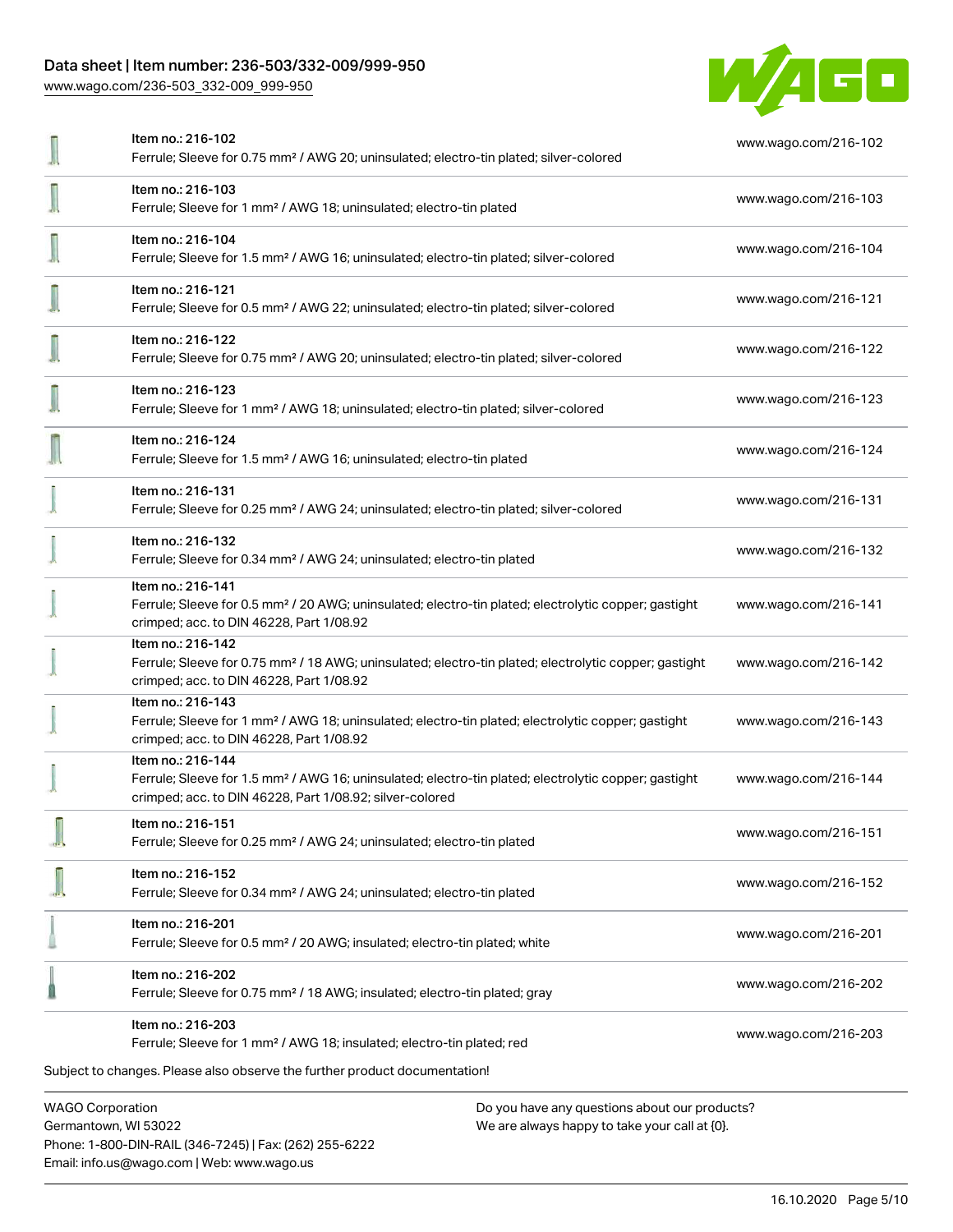#### Data sheet | Item number: 236-503/332-009/999-950 [www.wago.com/236-503\\_332-009\\_999-950](http://www.wago.com/236-503_332-009_999-950)

l

![](_page_5_Picture_1.jpeg)

| l | Item no.: 216-204<br>Ferrule; Sleeve for 1.5 mm <sup>2</sup> / AWG 16; insulated; electro-tin plated; black                                                                                             | www.wago.com/216-204 |
|---|---------------------------------------------------------------------------------------------------------------------------------------------------------------------------------------------------------|----------------------|
|   | Item no.: 216-221<br>Ferrule; Sleeve for 0.5 mm <sup>2</sup> / 20 AWG; insulated; electro-tin plated; white                                                                                             | www.wago.com/216-221 |
| ₫ | Item no.: 216-222<br>Ferrule; Sleeve for 0.75 mm <sup>2</sup> / 18 AWG; insulated; electro-tin plated; gray                                                                                             | www.wago.com/216-222 |
| П | Item no.: 216-223<br>Ferrule; Sleeve for 1 mm <sup>2</sup> / AWG 18; insulated; electro-tin plated; red                                                                                                 | www.wago.com/216-223 |
| ı | Item no.: 216-224<br>Ferrule; Sleeve for 1.5 mm <sup>2</sup> / AWG 16; insulated; electro-tin plated; black                                                                                             | www.wago.com/216-224 |
|   | Item no.: 216-241<br>Ferrule; Sleeve for 0.5 mm <sup>2</sup> / 20 AWG; insulated; electro-tin plated; electrolytic copper; gastight<br>crimped; acc. to DIN 46228, Part 4/09.90; white                  | www.wago.com/216-241 |
| Ä | Item no.: 216-242<br>Ferrule; Sleeve for 0.75 mm <sup>2</sup> / 18 AWG; insulated; electro-tin plated; electrolytic copper; gastight<br>crimped; acc. to DIN 46228, Part 4/09.90; gray                  | www.wago.com/216-242 |
| ı | Item no.: 216-243<br>Ferrule; Sleeve for 1 mm <sup>2</sup> / AWG 18; insulated; electro-tin plated; electrolytic copper; gastight crimped; www.wago.com/216-243<br>acc. to DIN 46228, Part 4/09.90; red |                      |
| ₫ | Item no.: 216-244<br>Ferrule; Sleeve for 1.5 mm <sup>2</sup> / AWG 16; insulated; electro-tin plated; electrolytic copper; gastight<br>crimped; acc. to DIN 46228, Part 4/09.90; black                  | www.wago.com/216-244 |
| h | Item no.: 216-262<br>Ferrule; Sleeve for 0.75 mm <sup>2</sup> / 18 AWG; insulated; electro-tin plated; electrolytic copper; gastight<br>crimped; acc. to DIN 46228, Part 4/09.90; gray                  | www.wago.com/216-262 |
|   | Item no.: 216-263<br>Ferrule; Sleeve for 1 mm <sup>2</sup> / AWG 18; insulated; electro-tin plated; electrolytic copper; gastight crimped; www.wago.com/216-263<br>acc. to DIN 46228, Part 4/09.90; red |                      |
| ≞ | Item no.: 216-264<br>Ferrule; Sleeve for 1.5 mm <sup>2</sup> / AWG 16; insulated; electro-tin plated; electrolytic copper; gastight<br>crimped; acc. to DIN 46228, Part 4/09.90; black                  | www.wago.com/216-264 |
| ≞ | Item no.: 216-284<br>Ferrule; Sleeve for 1.5 mm <sup>2</sup> / AWG 16; insulated; electro-tin plated; electrolytic copper; gastight<br>crimped; acc. to DIN 46228, Part 4/09.90; black                  | www.wago.com/216-284 |
|   | Item no.: 216-301<br>Ferrule; Sleeve for 0.25 mm <sup>2</sup> / AWG 24; insulated; electro-tin plated; yellow                                                                                           | www.wago.com/216-301 |
|   | Item no.: 216-302<br>Ferrule; Sleeve for 0.34 mm <sup>2</sup> / 22 AWG; insulated; electro-tin plated; green                                                                                            | www.wago.com/216-302 |
|   | Item no.: 216-321<br>Ferrule; Sleeve for 0.25 mm <sup>2</sup> / AWG 24; insulated; electro-tin plated; yellow                                                                                           | www.wago.com/216-321 |

Subject to changes. Please also observe the further product documentation!

WAGO Corporation Germantown, WI 53022 Phone: 1-800-DIN-RAIL (346-7245) | Fax: (262) 255-6222 Email: info.us@wago.com | Web: www.wago.us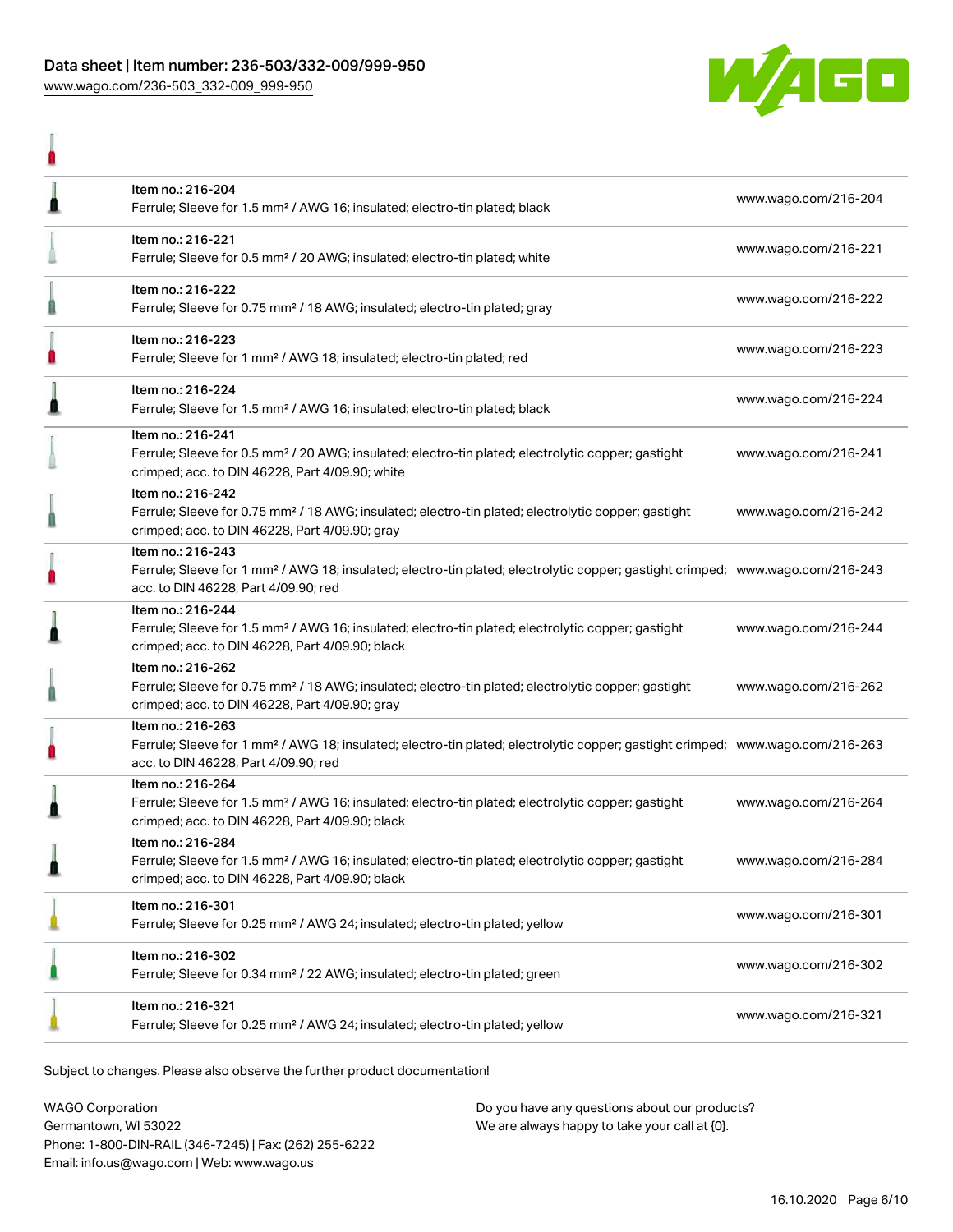![](_page_6_Picture_1.jpeg)

#### Item no.: 216-322

Ferrule; Sleeve for 0.34 mm² / 22 AWG; insulated; electro-tin plated; green

## Downloads Documentation

| <b>Additional Information</b><br>Technical explanations                                                                                                                                                                | Apr 3, 2019 | pdf<br>3.6 MB | Download |
|------------------------------------------------------------------------------------------------------------------------------------------------------------------------------------------------------------------------|-------------|---------------|----------|
| <b>CAD files</b>                                                                                                                                                                                                       |             |               |          |
| CAD data                                                                                                                                                                                                               |             |               |          |
| 2D/3D Models 236-503/332-009/999-950                                                                                                                                                                                   |             | <b>URL</b>    | Download |
| <b>CAE</b> data                                                                                                                                                                                                        |             |               |          |
| EPLAN Data Portal 236-503/332-009/999-950                                                                                                                                                                              |             | <b>URL</b>    | Download |
| <b>PCB Design</b>                                                                                                                                                                                                      |             |               |          |
| Symbol and Footprint 236-503/332-009/999-950<br>CAx data for your PCB design, consisting of "schematic symbols and PCB footprints",<br>allow easy integration of the WAGO component into your development environment. |             | <b>URL</b>    | Download |
| <b>Supported formats:</b>                                                                                                                                                                                              |             |               |          |
| ш<br>Accel EDA 14 & 15                                                                                                                                                                                                 |             |               |          |
| ш<br>Altium 6 to current version                                                                                                                                                                                       |             |               |          |
| $\blacksquare$<br>Cadence Allegro                                                                                                                                                                                      |             |               |          |
| П<br>DesignSpark                                                                                                                                                                                                       |             |               |          |
| ш<br>Eagle Libraries                                                                                                                                                                                                   |             |               |          |
| П<br>KiCad                                                                                                                                                                                                             |             |               |          |
| П<br>Mentor Graphics BoardStation                                                                                                                                                                                      |             |               |          |
| Е<br>Mentor Graphics Design Architect                                                                                                                                                                                  |             |               |          |
| П<br>Mentor Graphics Design Expedition 99 and 2000                                                                                                                                                                     |             |               |          |
| П<br>OrCAD 9.X PCB and Capture                                                                                                                                                                                         |             |               |          |
| ш<br>PADS PowerPCB 3, 3.5, 4.X, and 5.X                                                                                                                                                                                |             |               |          |
| ш<br>PADS PowerPCB and PowerLogic 3.0                                                                                                                                                                                  |             |               |          |
| L<br>PCAD 2000, 2001, 2002, 2004, and 2006                                                                                                                                                                             |             |               |          |
| $\blacksquare$<br>Pulsonix 8.5 or newer                                                                                                                                                                                |             |               |          |

WAGO Corporation Germantown, WI 53022 Phone: 1-800-DIN-RAIL (346-7245) | Fax: (262) 255-6222 Email: info.us@wago.com | Web: www.wago.us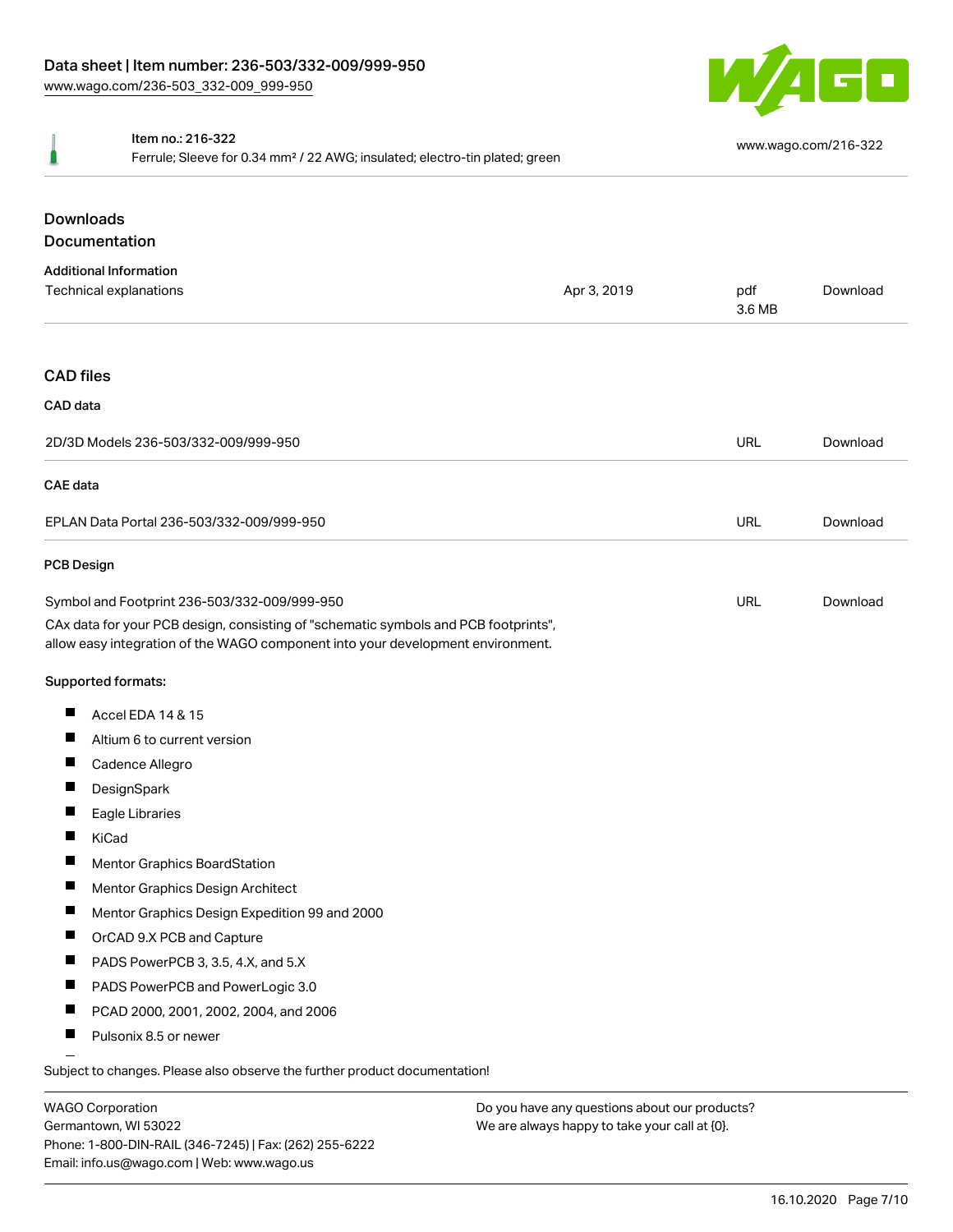![](_page_7_Picture_1.jpeg)

- $\blacksquare$ STL
- $\blacksquare$ 3D STEP
- $\blacksquare$ TARGET 3001!
- View Logic ViewDraw  $\blacksquare$
- П Quadcept
- П Zuken CadStar 3 and 4
- $\blacksquare$ Zuken CR-5000 and CR-8000

PCB Component Libraries (EDA), PCB CAD Library Ultra Librarian

#### Installation Notes

Conductor termination

![](_page_7_Picture_12.jpeg)

Inserting a conductor via 3.5 mm screwdriver.

![](_page_7_Picture_14.jpeg)

screwdriver.

![](_page_7_Picture_16.jpeg)

Inserting a conductor via 3.5 mm Inserting a conductor via operating tool.

Screwdriver actuation parallel to conductor entry.

Screwdriver actuation perpendicular to conductor entry.

Subject to changes. Please also observe the further product documentation!

WAGO Corporation Germantown, WI 53022 Phone: 1-800-DIN-RAIL (346-7245) | Fax: (262) 255-6222 Email: info.us@wago.com | Web: www.wago.us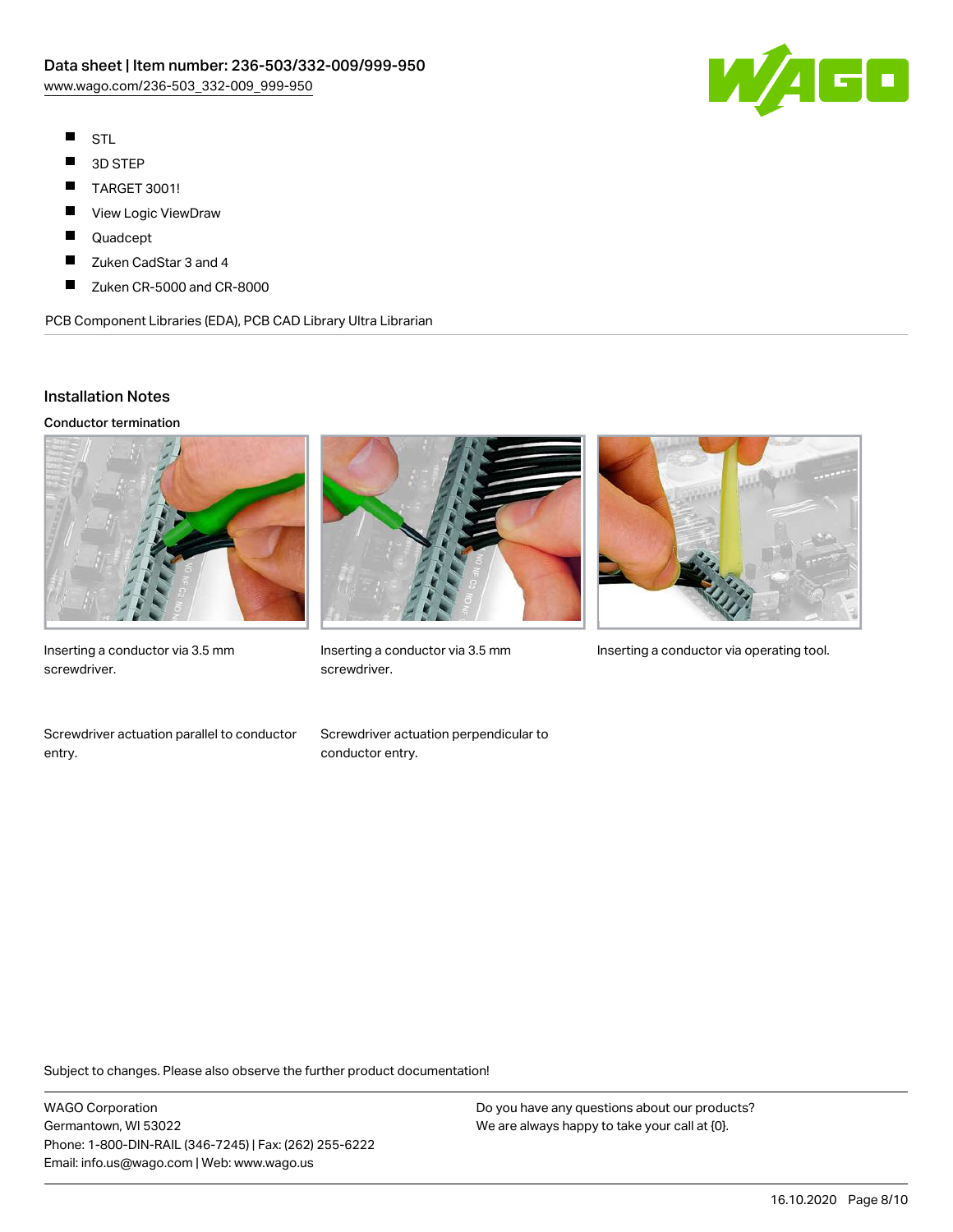![](_page_8_Picture_1.jpeg)

![](_page_8_Picture_2.jpeg)

Compared to standard screwdrivers, these operating tools are far more convenient for wiring PCB terminal strips at factory.

Installation

![](_page_8_Picture_5.jpeg)

PCB Terminal Strips placed behind each other save space – staggering them by half the pin spacing simplifies subsequent wiring of the first row.

Installation

Subject to changes. Please also observe the further product documentation!

WAGO Corporation Germantown, WI 53022 Phone: 1-800-DIN-RAIL (346-7245) | Fax: (262) 255-6222 Email: info.us@wago.com | Web: www.wago.us